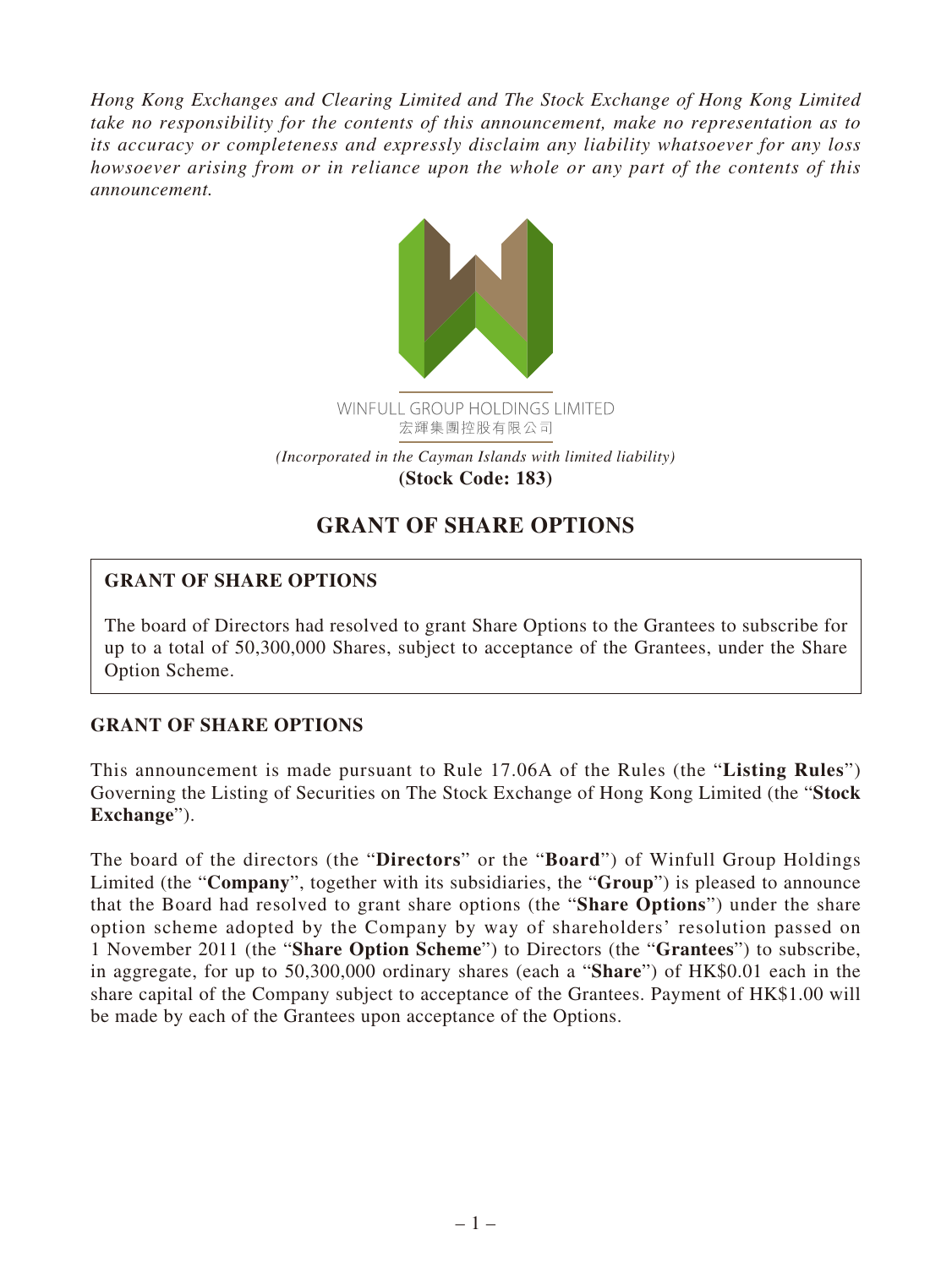The Grantees will be granted 50,300,000 Share Options conferring the Grantees the right to subscribe for up to 50,300,000 Shares. Details of the Share Options are set out below:

| Date of grant                                      |   | 26 November 2018 (the "Date of Grant")                                                                                                                                                                                                                                                                                                                    |
|----------------------------------------------------|---|-----------------------------------------------------------------------------------------------------------------------------------------------------------------------------------------------------------------------------------------------------------------------------------------------------------------------------------------------------------|
| Exercise price of the<br>Share Options granted     | ÷ | HK\$0.121 per Share                                                                                                                                                                                                                                                                                                                                       |
|                                                    |   | (being the higher of (i) the closing price of HK\$0.121<br>per Share as quoted in the Stock Exchange's daily<br>quotation sheet on the Date of Grant; and (ii) the<br>average closing price of HK\$0.1182 per Share as<br>quoted in the Stock Exchange's daily quotation sheets<br>for the five business days immediately preceding the<br>Date of Grant) |
| Number of Share<br>Options granted                 | ÷ | an aggregate of 50,300,000 Share Options, each Share<br>Option entitling the holder of the Share Options to<br>subscribe for one (1) Share at the exercise price (subject<br>to adjustments in accordance with the terms and<br>conditions of the Share Option Scheme)                                                                                    |
| Closing price of the Share<br>on the Date of Grant |   | HK\$0.121 per Share                                                                                                                                                                                                                                                                                                                                       |
| Validity period of the<br><b>Share Options</b>     | ÷ | From 26 November 2018 to 25 November 2028                                                                                                                                                                                                                                                                                                                 |
| Exercise period of the<br><b>Share Options</b>     | ÷ | From 26 November 2018 to 25 November 2028                                                                                                                                                                                                                                                                                                                 |